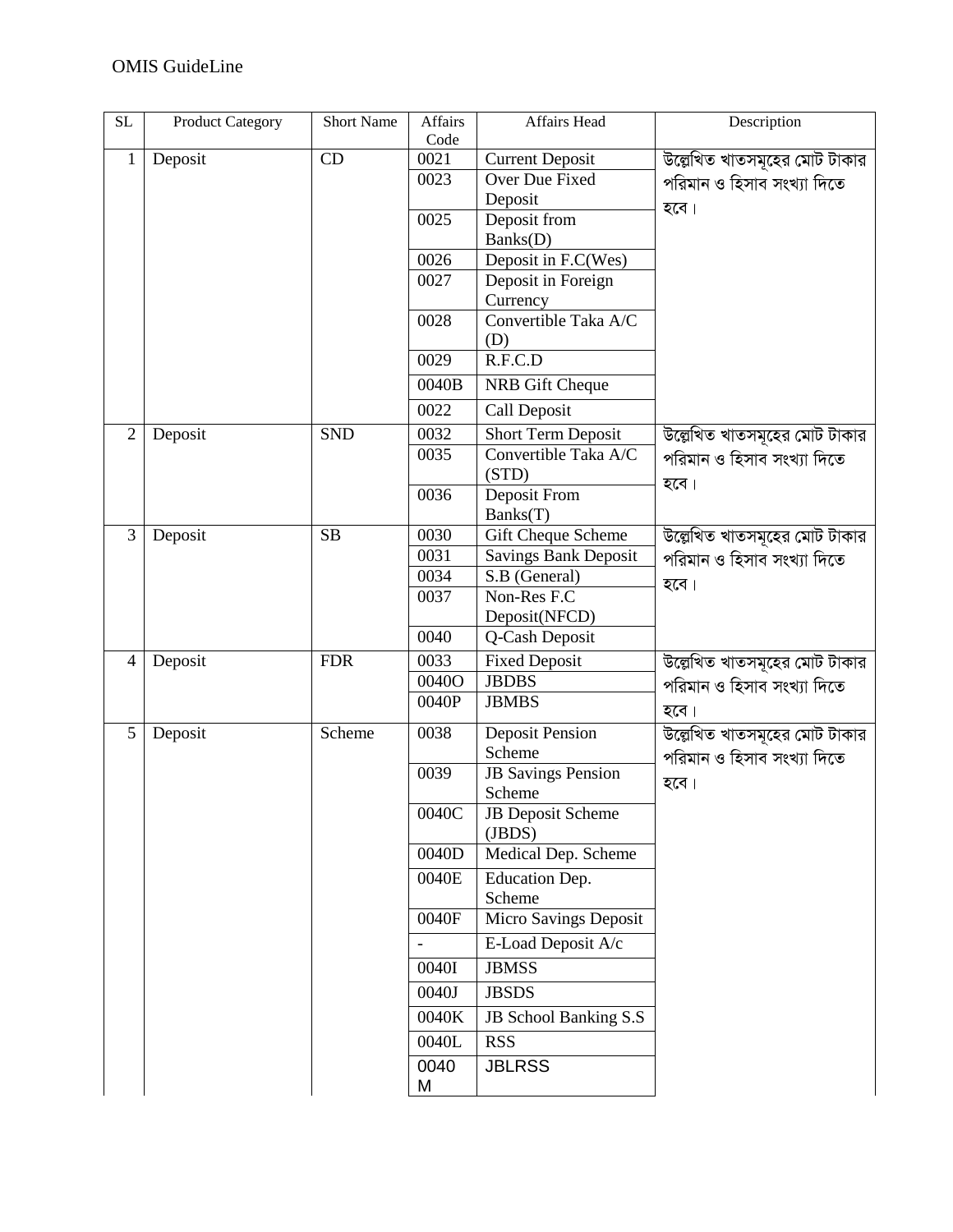|    |                      |            | 0040N                    | J.B.M.A.PRO                          |                               |
|----|----------------------|------------|--------------------------|--------------------------------------|-------------------------------|
| 6  | Deposit              | Sundry     | 0024                     | <b>Sundry Deposit</b>                | মোট বিবিধ আমানতের পরিমান      |
|    |                      | Deposit    |                          |                                      | দিতে হবে। হিসাব সংখ্যার ঘরে   |
|    |                      |            |                          |                                      | Posting দেয়ার প্রয়োজন নেই।  |
|    |                      |            |                          |                                      | ঘরটি ব্লক করা আছে।            |
| 7  | Deposit              | Other      | $\overline{\phantom{0}}$ | সিডি, এসবি, এসএনডি,                  | অন্যান্য আমানত এর মোট টাকার   |
|    |                      |            |                          | এফডিআর, স্কীম, সাক্তি                | পরিমান ও হিসাব সংখ্যা দিতে    |
|    |                      |            |                          | ডিপোজিট ব্যতীত অন্যান্য              | হবে।                          |
|    |                      |            |                          | আমানত।                               |                               |
| 8  | <b>Bills Payable</b> | <b>BP</b>  | 0041                     | Pay Order Issued                     | উল্লেখিত খাতসমূহের মোট টাকার  |
|    |                      |            | 0042                     | Pay Slip Issued                      | পরিমান দিতে হবে। হিসাব        |
|    |                      |            | 0043                     | D.D Payable                          | সংখ্যার ঘরে Posting দেয়ার    |
|    |                      |            | 0044                     | T.T Payable                          | প্রয়োজন নেই। ঘরটি ব্লক করা   |
|    |                      |            | 0045                     | M.T Payable                          |                               |
|    |                      |            | 0046                     | Foreign M.T.                         | আছে।                          |
|    |                      |            | 0047                     | <b>Home Remittance</b>               |                               |
|    |                      |            |                          | Scheme                               |                               |
|    |                      |            | 0048                     | Foreign Remittance                   |                               |
|    |                      |            |                          | Payable                              |                               |
|    |                      |            | $\blacksquare$           | FDD Payable                          |                               |
|    |                      |            |                          | <b>Cover IRSTCC</b>                  |                               |
|    |                      |            |                          | <b>Cover IRSTDD</b>                  |                               |
| 9  | Loan and Advance     | Continuous | 0244                     | Credit Card                          | উল্লেখিত খাতসমূহের মোট        |
|    | Outstanding          |            | 0133                     | Secured                              | বকেয়া স্থিতির পরিমান ও হিসাব |
|    |                      |            | 0134                     | Cash Credit                          | সংখ্যা দিতে হবে।              |
|    |                      |            | 0219                     | Cash Credit Against                  |                               |
|    |                      |            | 0218                     | Export<br><b>Weavers Cash Credit</b> |                               |
| 10 | Loan and Advance     | Demand     | 0122                     | Loans Ag. Import                     | উল্লেখিত খাতসমূহের মোট        |
|    | Outstanding          |            |                          | Merchandise                          | বকেয়া স্থিতির পরিমান ও হিসাব |
|    |                      |            | 0123                     | Loans Ag. Foreign                    | সংখ্যা দিতে হবে।              |
|    |                      |            |                          | <b>Bills</b>                         |                               |
|    |                      |            | 0125                     | Loans Ag. Packing                    |                               |
|    |                      |            |                          | Credits                              |                               |
|    |                      |            | 0131                     | Clean                                |                               |
|    |                      |            | 0132                     | Temporary                            |                               |
|    |                      |            | 0141                     | <b>Local Bills Discount</b>          |                               |
|    |                      |            | 0142                     | <b>Inland Bills Purchased</b>        |                               |
|    |                      |            | 0143                     | T.T Purchased                        |                               |
|    |                      |            | 0144                     | Payment Ag. Docu.                    |                               |
|    |                      |            |                          | (Cash)                               |                               |
|    |                      |            | 0145                     | Payment Ag. Docu.                    |                               |
|    |                      |            |                          | (Aid/Gr/Bart)                        |                               |
|    |                      |            | 0146                     | Foreign Bills Purch &                |                               |
|    |                      |            |                          | Discount                             |                               |
|    |                      |            | 0147                     | PAD(WES)                             |                               |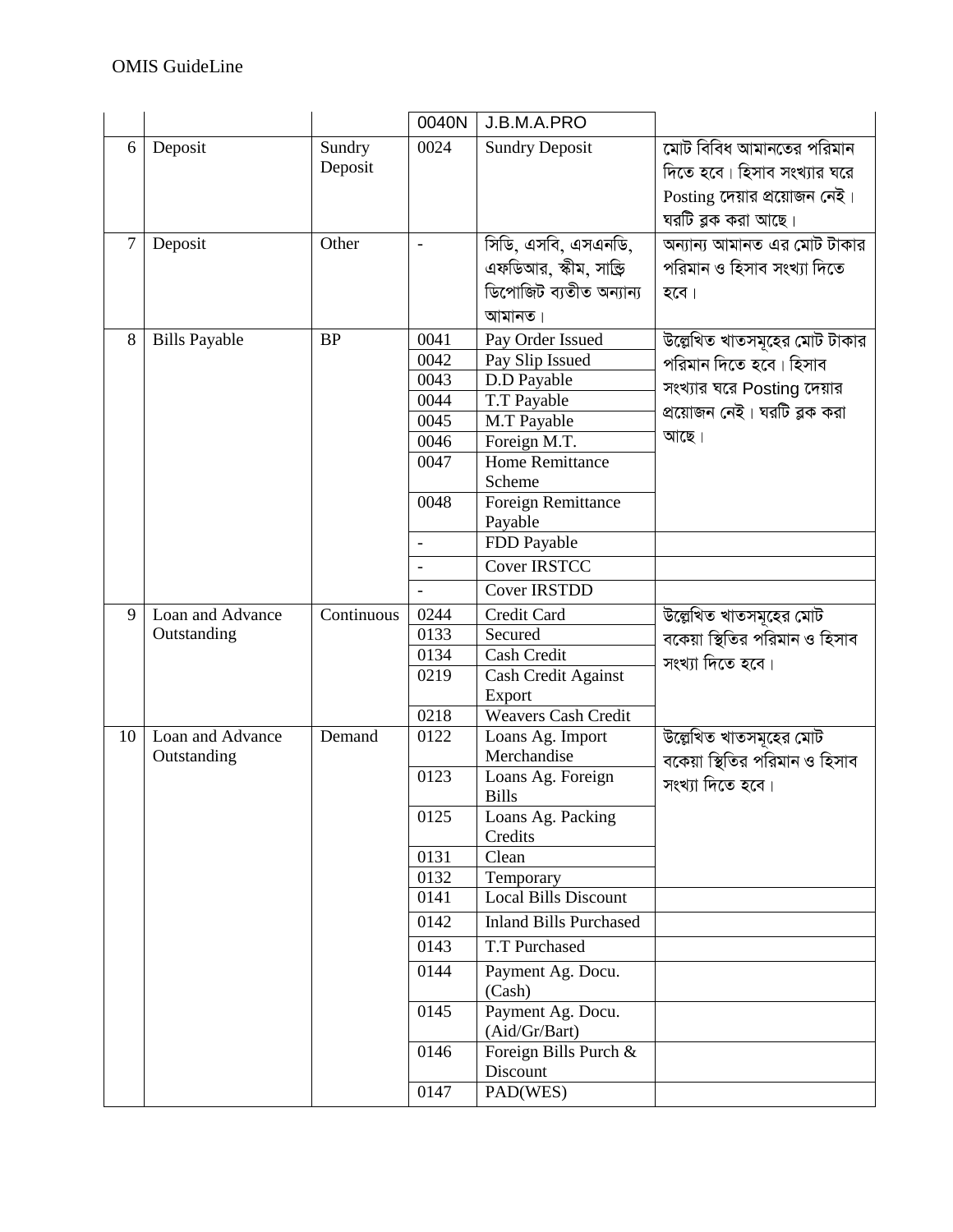|    |                  |                   | 0148                     | F.D.B.P (Garments)        |                               |
|----|------------------|-------------------|--------------------------|---------------------------|-------------------------------|
|    |                  |                   | 0149                     | Payment Ag.               |                               |
|    |                  |                   |                          | Document(Inland)          |                               |
|    |                  |                   | 0150                     | Demand Loan (Back to      |                               |
|    |                  |                   |                          | Back)                     |                               |
|    |                  |                   | 0150A                    | Payment Ag.               |                               |
|    |                  |                   |                          | Docu.(Cash/Garments)      |                               |
|    |                  |                   | 0148A                    | FDBP(GMT)                 |                               |
|    |                  |                   | 0148B                    | FDBP(Others)              |                               |
|    |                  |                   | 0148C                    | FDBP(Local                |                               |
|    |                  |                   |                          | Documentary Bill          |                               |
|    |                  |                   |                          | Purchase)                 |                               |
|    |                  |                   | 0150B                    | PAD(F.C Cash)             |                               |
|    |                  |                   | 0150C                    | PAD(EDF)                  |                               |
|    |                  |                   | 0144A                    | Demand Loan (Cash)        |                               |
| 11 | Loan and Advance | Term Loan         | 0118                     | Loans Ag. S.S.I           | উল্লেখিত খাতসমূহের মোট        |
|    | Outstanding      |                   | 0119                     | Loans Ag. Transport       | বকেয়া স্থিতির পরিমান ও হিসাব |
|    |                  |                   | 0120                     | Loans Ag. General         | সংখ্যা দিতে হবে।              |
|    |                  |                   |                          | House Building            |                               |
|    |                  |                   | 0121                     | Loans (General)           |                               |
|    |                  |                   | 0124                     | Loans Ag. Trust           |                               |
|    |                  |                   |                          | Receipts                  |                               |
|    |                  |                   | 0128                     | Loans Ag. Share &         |                               |
|    |                  |                   |                          | Debenture                 |                               |
|    |                  |                   | 0222                     | Loans Ag. DPS/SPS         |                               |
|    |                  |                   | 0217                     | Rural Housing Loan        |                               |
|    |                  |                   | 0201                     | <b>Bridge Finance</b>     |                               |
|    |                  |                   |                          | Special Loan for          |                               |
|    |                  |                   |                          | Service Holder            |                               |
|    |                  |                   | 0201B                    | Loan Agt. Cash            |                               |
|    |                  |                   |                          | Subsidy/Cash Asstt.       |                               |
|    |                  |                   | 0118A                    | <b>B.M.R.E</b> Loan       |                               |
|    |                  |                   | 0118B                    | Loans Agt. Micro          |                               |
|    |                  |                   |                          | <b>Savings Deposit</b>    |                               |
| 12 | Loan and Advance | STAg. &           | 0117                     | Loans Ag. Rural Credit    | উল্লেখিত খাতসমূহের মোট        |
|    | Outstanding      | MC                |                          |                           | বকেয়া স্থিতির পরিমান ও হিসাব |
|    |                  |                   |                          |                           | সংখ্যা দিতে হবে।              |
| 13 | Loan and Advance | Other             | $\overline{\phantom{a}}$ | Loans & Advance এর        | অন্যান্য Loans & Advance এর   |
|    | Outstanding      |                   |                          | বৰ্ণিত Affairs Head       | মোট বকেয়া স্থিতির পরিমান ও   |
|    |                  |                   |                          | Name ব্যতিত অন্যান্য      | হিসাব সংখ্যা উল্লেখ করতে হবে। |
|    |                  |                   |                          | Loans & Advance           |                               |
| 14 | Loan and Advance | <b>Staff Loan</b> | 0126                     | Loans Ag. Staff House     | উল্লেখিত খাতসমূহের মোট        |
|    | Outstanding      |                   |                          | <b>Building</b>           | বকেয়া স্থিতির পরিমান ও হিসাব |
|    |                  |                   | 0127                     | Loans Ag. Provident       | সংখ্যা দিতে হবে।              |
|    |                  |                   |                          | Fund                      |                               |
|    |                  |                   | 0211                     | <b>Staff Cyclone Loan</b> |                               |
|    |                  |                   |                          | Advance                   |                               |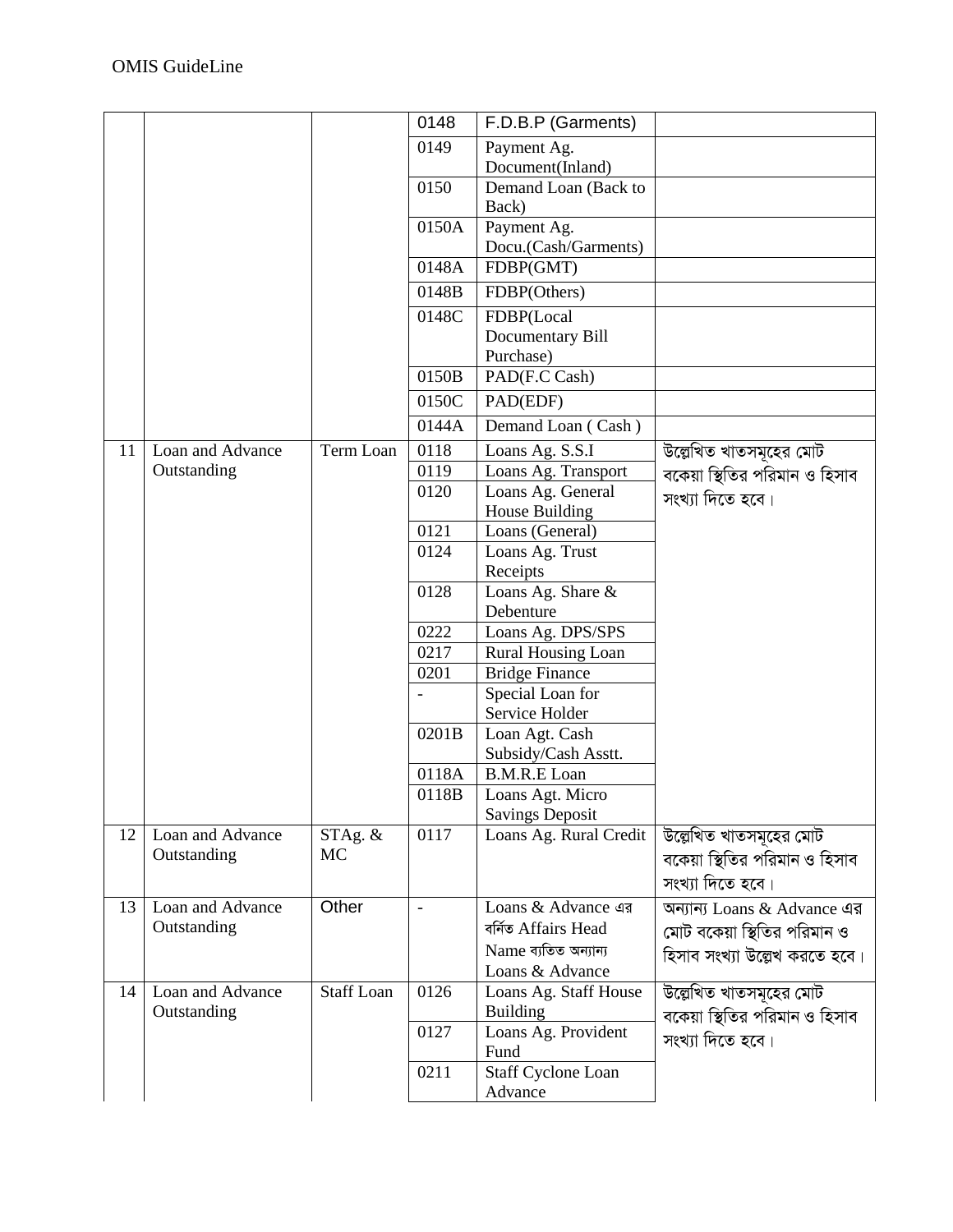|    |                          |                   | 0126A                    | Staff computer loan       |                                 |
|----|--------------------------|-------------------|--------------------------|---------------------------|---------------------------------|
|    |                          |                   | 0126B                    | <b>Executive Car Loan</b> |                                 |
|    |                          |                   | 0126C                    | <b>Staff Motor Cycle</b>  |                                 |
|    |                          |                   |                          | Loan                      |                                 |
| 15 | <b>Interest Suspense</b> | Intt.             | 0050                     | Intt. Suspense A/C        | Intt. Suspense A/C খাতে         |
|    | A/C                      | Suspense          |                          |                           | রক্ষিত শাখার মোট টাকার          |
|    |                          | A/C               |                          |                           | পরিমান ও এর সাথে সংশ্লিষ্ট মোট  |
|    |                          |                   |                          |                           | হিসাব সংখ্যা দিতে হবে।          |
| 16 | <b>Total Limit</b>       | Continuous        |                          |                           | মঞ্জুরিকৃত ঋণসমূহের             |
|    | Sanctioned               |                   |                          |                           | ঋণসীমাসমূহের (বকেয়া স্থিতির    |
| 17 | <b>Total Limit</b>       | Demand            | $\overline{\phantom{0}}$ |                           | নয়) যোগফল ও হিসাব সংখ্যা       |
|    | Sanctioned               |                   |                          |                           | দিতে হবে।                       |
|    |                          |                   |                          |                           |                                 |
| 18 | Sanctioned but not       | Term              |                          |                           | সংশ্লিষ্ট মঞ্জুরিকৃত ঋণসমূহের   |
|    | <b>Disbursed</b>         |                   |                          |                           | মোট অবিতরণকৃত ঋণের              |
| 19 | Sanctioned but not       | $ST$ Ag. $\&$     |                          |                           | পরিমান ও সংশ্লিষ্ট হিসাব সংখ্যা |
|    | Disbursed                | Micro Cr          |                          |                           |                                 |
| 20 | Sanctioned but not       | Other             |                          |                           | দিতে হবে।                       |
|    | Disbursed                |                   |                          |                           |                                 |
| 21 | Sanctioned but not       | <b>Staff Loan</b> | $\overline{\phantom{0}}$ |                           |                                 |
|    | Disbursed                |                   |                          |                           |                                 |

| <b>SL</b> | <b>Product Category</b> | <b>Short Name</b> | <b>Affairs</b><br>Code   | Affairs Head   | Description                                                |
|-----------|-------------------------|-------------------|--------------------------|----------------|------------------------------------------------------------|
| 22        | Loan Classification     | Standard<br>(UC)  |                          |                | Standard, SMA, SS, DF, BL এর<br>মোট স্থিতির পরিমান ও হিসাব |
| 23        | Loan Classification     | SMA (UC)          |                          | $\blacksquare$ | সংখ্যা হ্রাস/বৃদ্ধি পেতে পারে। তাই                         |
| 24        | Loan Classification     | <b>SS</b>         | $\blacksquare$           |                | রিপোর্টং সপ্তাহান্দে/মাসান্দে                              |
| 25        | Loan Classification     | DF                | $\overline{\phantom{0}}$ |                | Standard, SMA, SS, DF & BL                                 |
| 26        | Loan Classification     | <b>BL</b>         |                          |                | এর মোট পরিমান ও হিসাব সংখ্যা                               |
|           |                         |                   |                          |                | ঐ নির্ধারিত তারিখের Affairs এর                             |
|           |                         |                   |                          |                | Loans & Advance এর মোট                                     |
|           |                         |                   |                          |                | স্থিতির পরিমান ও হিসাব সংখ্যার                             |
|           |                         |                   |                          |                | সমান  হতে হবে। প্রতি ত্রৈমাসিকে                            |
|           |                         |                   |                          |                | শাখার Total Outstanding ঋণ                                 |
|           |                         |                   |                          |                | CL-১ এর মোট স্থিতির সমান। ২২                               |
|           |                         |                   |                          |                | থেকে ২৬ রো-তে Standard,                                    |
|           |                         |                   |                          |                | SMA, SS, DF, BL এর মোট                                     |
|           |                         |                   |                          |                | বকেয়া স্থিতির পরিমান এবং মোট                              |
|           |                         |                   |                          |                | হিসাব সংখ্যা ৯ থেকে ১৪ রো-এর                               |
|           |                         |                   |                          |                | মোট বকেয়া স্থিতির পরিমান এবং                              |
|           |                         |                   |                          |                | মোট হিসাব সংখ্যার সমান হবে।                                |
|           |                         |                   |                          |                | Staff Loan Standard এর সাথে                                |
|           |                         |                   |                          |                | যুক্ত হবে।                                                 |
| 27        | Cash Recovery from      | DP for            |                          |                | Rescheduling এবং Interest                                  |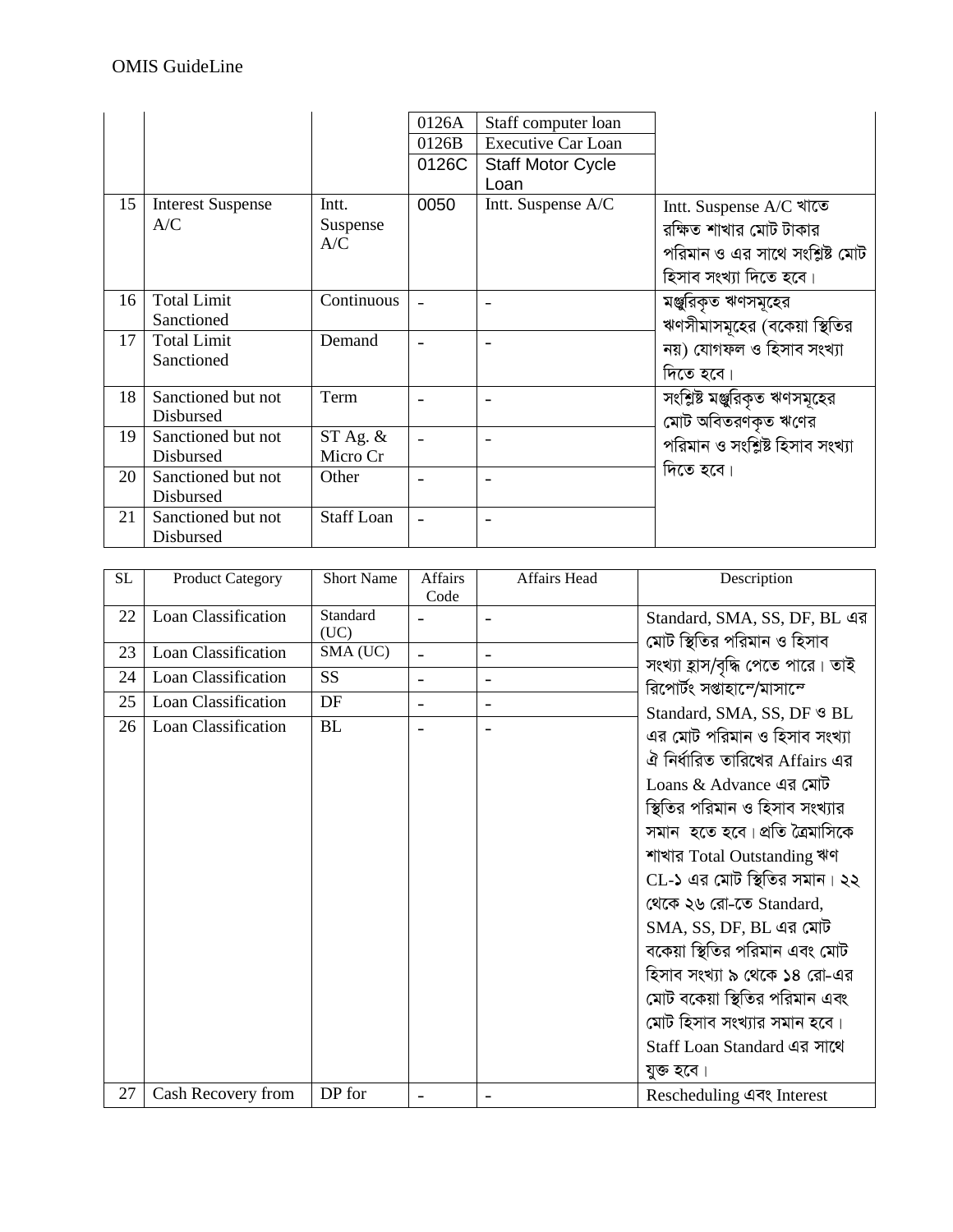|    | January                       | Resch(P)                |                          |                          | Waiver এর জন্য Down payment               |
|----|-------------------------------|-------------------------|--------------------------|--------------------------|-------------------------------------------|
| 28 | Cash Recovery from            | DP for                  |                          |                          | হিসাবে পরিশোধকৃত Principal বা             |
|    | January                       | Resch (I)               |                          |                          | Interest এর মোট টাকার পরিমান ও            |
| 29 | Cash Recovery from            | DP for IW               |                          |                          | হিসাব সংখ্যা দিতে হবে। নির্দেশ            |
|    | January                       | (P)                     |                          |                          |                                           |
| 30 | Cash Recovery from            | DP for IW               |                          | $\blacksquare$           | বিজ্ঞপ্তি নং-৩১৫০, তারিখ: ১৪-০৬-          |
|    | January                       | (I)                     |                          |                          | ১৯৯৯ অনুযায়ী আদায়কৃত অৰ্থ               |
|    |                               |                         |                          |                          | Principal বা Interest কোন ঘরে             |
|    |                               |                         |                          |                          | পোষ্টিং হবে তা অনুসরণ করতে হবে            |
| 31 | Cash Recovery from            | $\overline{O}$ ther (P) |                          |                          | অন্যান্য নগদ আদায়ের ক্ষেত্রে সিএল        |
|    | January                       |                         |                          |                          | এর Principal বা Interest এর মোট           |
| 32 | Cash Recovery from            | Other (I)               |                          |                          |                                           |
|    | January                       |                         |                          |                          | টাকার পরিমান ও হিসাব সংখ্যা               |
|    |                               |                         |                          |                          | দিতে হবে। নির্দেশ বিজ্ঞপ্তি নং-           |
|    |                               |                         |                          |                          | ৩১৫০, তারিখ: ১৪-০৬-১৯৯৯                   |
|    |                               |                         |                          |                          | অনুযায়ী আদায়কৃত অৰ্থ Principal          |
|    |                               |                         |                          |                          | বা Interest কোন ঘরে পোষ্টিং হবে           |
|    |                               |                         |                          |                          | সে বিষয়ে অনুসরণ করতে হবে।                |
| 33 | Cash Recovery from            | Write Off               |                          |                          |                                           |
|    | January                       | Loan $(P)$              | $\overline{\phantom{a}}$ | $\overline{\phantom{a}}$ | Write Off কৃত ঋণ হিসাবে                   |
| 34 | <b>Cash Recovery from</b>     | Write Off               | $\sim$                   | $\blacksquare$           | পরিশোধকৃত Principal বা Interest           |
|    | January                       | Loan $(I)$              |                          |                          | এর মোট টাকার পরিমান ও হিসাব               |
|    |                               |                         |                          |                          | সংখ্যা দিতে হবে। নিৰ্দেশ বিজ্ঞপ্তি        |
|    |                               |                         |                          |                          | নং-৩১৫০, তারিখ: ১৪-০৬-১৯৯৯                |
|    |                               |                         |                          |                          | অনুযায়ী আদায়কৃত অৰ্থ Principal          |
|    |                               |                         |                          |                          | বা Interest কোন ঘরে পোষ্টিং হবে           |
|    |                               |                         |                          |                          |                                           |
|    |                               |                         |                          |                          | সে বিষয়ে অনুসরণ করতে হবে।                |
| 35 | CL Reduction from             | Re-                     |                          |                          | ঋণ পুনঃতফশীলের মাধ্যমে সিএল               |
|    | January                       | schedule                |                          |                          | হ্রাস এর পরিমান ও হিসাব সংখ্যা            |
|    |                               |                         |                          |                          | দিতে হবে।                                 |
| 36 | CL Reduction from             | Interest                |                          |                          | সুদ মওকুফের মাধ্যমে সিএলহ্রাস এর          |
|    | January                       | Waiver                  |                          |                          | পরিমান ও হিসাব সংখ্যা  দিতে হবে। সুদ      |
|    |                               |                         |                          |                          | মওকুফ অস্টে হিসাব নিয়মিত হিসাবে          |
|    |                               |                         |                          |                          | প্রদর্শনের ক্ষেত্রে নির্দেশ বিজ্ঞপ্তি নং- |
|    |                               |                         |                          |                          | ৪২/০৮, তারিখ ০৪-০৫-২০০৮ অনুসরণ            |
|    |                               |                         |                          |                          | করতে হবে।                                 |
| 37 | CL Reduction from             | Write Off               |                          |                          | ঋণ অবলোপনের মাধ্যমে সিএলহ্রাস             |
|    | January                       |                         |                          |                          | এর পরিমান ও হিসাব সংখ্যা  দিতে            |
|    |                               |                         |                          |                          | হবে।                                      |
| 38 | Write off Position            | Write Off               |                          |                          | গত বছরের শেষ কার্য দিবস পর্যন্দ মোট এ     |
|    |                               |                         |                          |                          |                                           |
|    | Cumulative Up to<br>Last Year |                         |                          |                          | যাবৎকালে Write Off কৃত ঋণের               |
|    |                               |                         |                          |                          | Cumulative পরিমান ও হিসাব সংখ্যা          |
|    |                               |                         |                          |                          | দিতে হবে।                                 |
| 39 | Foreign Remittance            | F. Remtt.               | $\overline{\phantom{a}}$ |                          | ১. Speedy Remittance এর মাধ্যমে           |
|    |                               |                         |                          |                          | আসা ফরেন রেমিটেন্স।                       |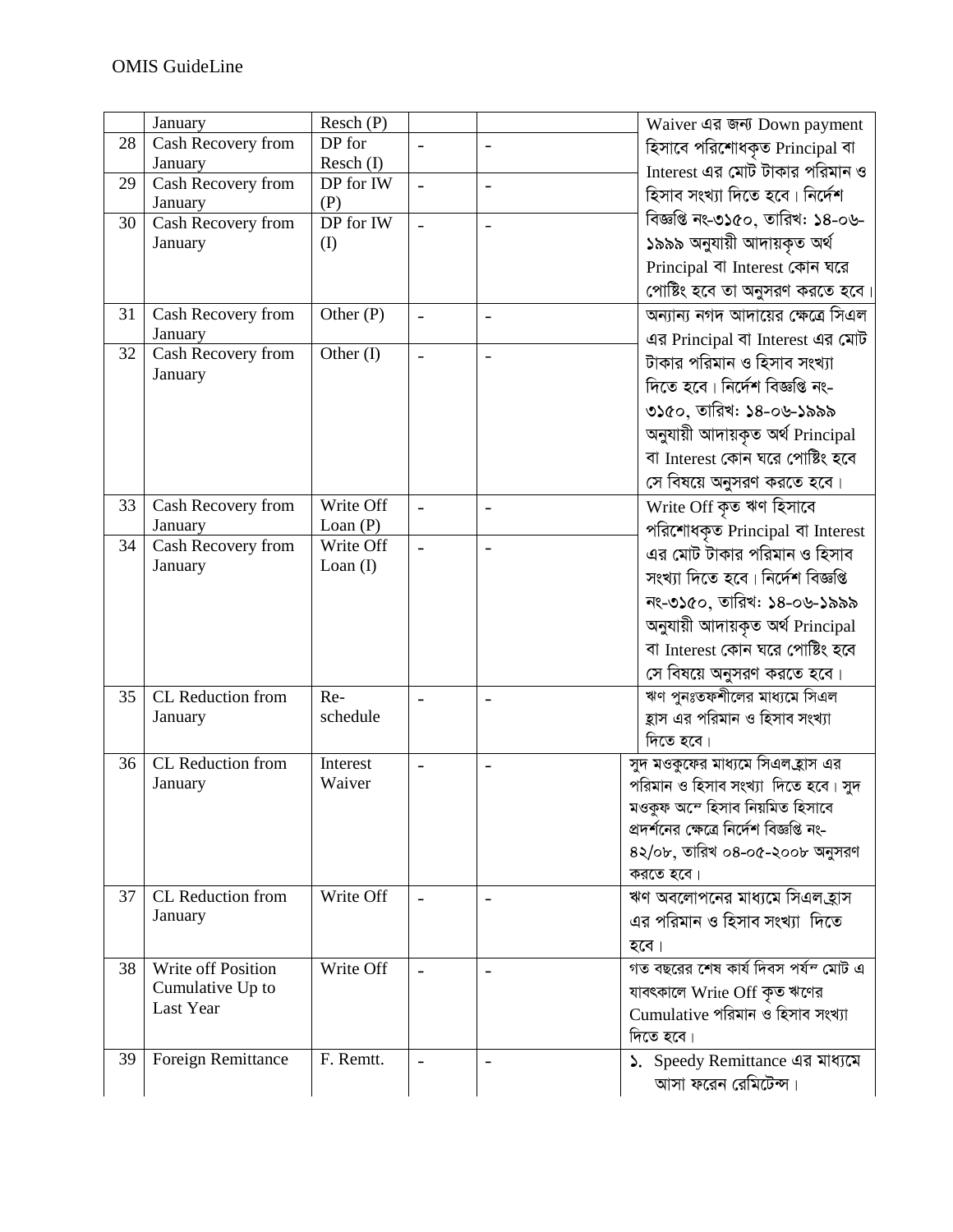|    |                         |            |  | ২. যে সমস্ Exchange House এর            |
|----|-------------------------|------------|--|-----------------------------------------|
|    |                         |            |  | সাথে জনতা ব্যাংকের চুক্তি আছে           |
|    |                         |            |  | তাদের মাধ্যমে প্রেরিত ফরেন              |
|    |                         |            |  | রেমিটেন্স।                              |
|    |                         |            |  | ৩. Spot Cash এর মাধ্যমে আসা             |
|    |                         |            |  | ফরেন রেমিটেন্স।                         |
|    |                         |            |  | 8. SWIFT এর মাধ্যমে প্রাপ্ত ফরেন        |
|    |                         |            |  | রেমিটেন্স।                              |
|    |                         |            |  |                                         |
|    |                         |            |  | 'অথবা'                                  |
|    |                         |            |  | ১. বেনেফিসিয়ারীর হিসাব যে শাখায়       |
|    |                         |            |  | পরিচালিত হয় সে শাখায় রেমিটার          |
|    |                         |            |  | কর্তৃক প্রেরিত ফরেন রেমিটেন্স।          |
|    |                         |            |  | ২.  জনতা ব্যাংকের ফরেন রেমিটেন্স        |
|    |                         |            |  | অন্য ব্যাংক কালেকশন করলেও               |
|    |                         |            |  | উহা জনতা ব্যাংকের সংশ্লিষ্ট শাখার       |
|    |                         |            |  | রেমিটেন্স হিসাবে দেখানো যাবে।           |
|    |                         |            |  | ৩. কালেকশন / বিইএফটিএন এর               |
|    |                         |            |  | মাধ্যমে জনতা ব্যাংক কৰ্তৃক              |
|    |                         |            |  | পেমেন্টকৃত অন্য ব্যাংকের ফরেন           |
|    |                         |            |  | রেমিটেন্স আমাদের ব্যাংকের               |
|    |                         |            |  | ফরেন রেমিটেন্স হিসাবে দেখানো            |
|    |                         |            |  | যাবে না।                                |
|    |                         |            |  | ৪. জনতা ব্যাংকের কোন  কন্ট্রোলিং        |
|    |                         |            |  | শাখায় বিদেশ থেকে আসা কোন               |
|    |                         |            |  | এক্সচেঞ্জ কোম্পানীর Cover Fund          |
|    |                         |            |  | ঐ কন্ট্রোলিং শাখার ফরেন                 |
|    |                         |            |  | রেমিটেন্স হিসাবে দেখানো যাবে            |
|    |                         |            |  | না ।                                    |
|    |                         |            |  | দ্রষ্টব্য: হিসাব সংখ্যার ঘরে Posting    |
|    |                         |            |  | দেয়ার প্রয়োজন নেই। ঘরটি ব্লক          |
|    |                         |            |  | করা আছে।                                |
|    |                         |            |  | দ্রষ্টব্য: ফরেন রেমিটেন্স সংক্রাম্ জনতা |
|    |                         |            |  | ব্যাংকের সকল সার্কুলার অনুসরণ           |
|    |                         |            |  | পূর্বক রিপোর্ট করতে হবে।                |
| 40 | Non-Interest Income     | Non intt.  |  | Commission, Exchange,                   |
|    |                         |            |  | Brokerage & Discount সহ অন্যান্য        |
|    |                         |            |  | বিবিধ আয় এর মোট টাকার পরিমান           |
|    |                         |            |  | উল্লেখ করতে হবে। হিসাব সংখ্যার          |
|    |                         |            |  | ঘরে Posting দেয়ার প্রয়োজন নেই।        |
|    |                         |            |  | ঘরটি ব্লক করা আছে।                      |
| 41 | <b>Audit Exceptions</b> | Commercial |  | Commercial Audit আপত্তির মোট            |
|    |                         |            |  |                                         |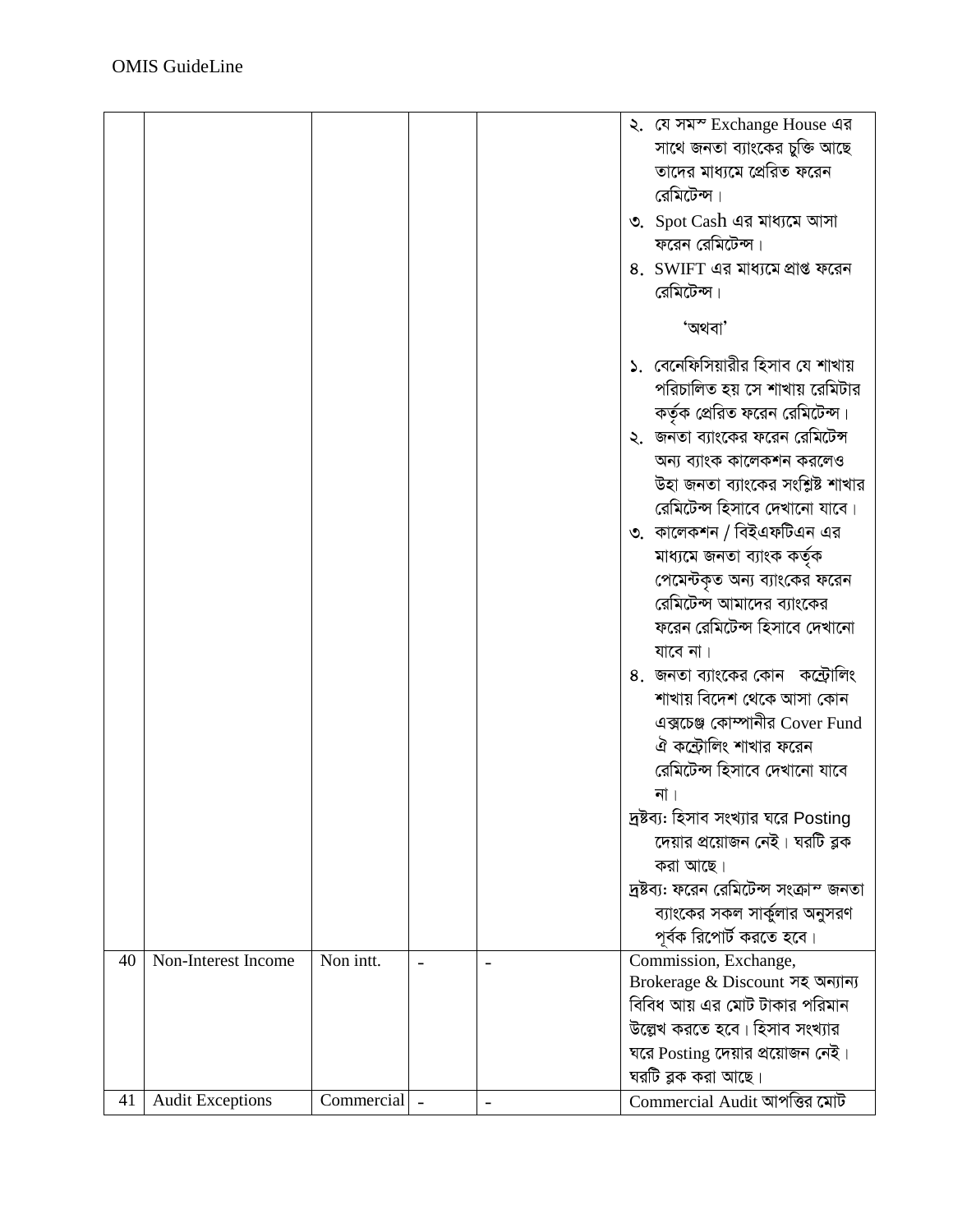|    |                                     |                 |                          |                          | টাকার পরিমান ও সংখ্যা উল্লেখ করতে<br>হবে। আপত্তির সাথে টাকা সম্পর্কিত না<br>থাকলে টাকার পরিমান শূন্য ধরতে<br>হবে।                                               |
|----|-------------------------------------|-----------------|--------------------------|--------------------------|-----------------------------------------------------------------------------------------------------------------------------------------------------------------|
| 42 | <b>Audit Exceptions</b>             | <b>BB</b>       |                          |                          | Bangladesh Bank Audit আপত্তির<br>মোট টাকার পরিমান ও সংখ্যা উল্লেখ<br>করতে হবে। আপত্তির সাথে টাকা<br>সম্পর্কিত না থাকলে টাকার পরিমান<br>শূন্য ধরতে হবে।          |
| 43 | <b>Audit Exceptions</b>             | Internal        |                          |                          | Internal Audit আপত্তির মোট টাকার<br>পরিমান ও সংখ্যা উল্লেখ করতে হবে।<br>আপত্তির সাথে টাকা সম্পর্কিত না<br>থাকলে টাকার পরিমান শূন্য ধরতে<br>হবে।                 |
| 44 | <b>Audit Exceptions</b>             | External        | $\overline{\phantom{a}}$ | $\overline{\phantom{0}}$ | External Audit আপত্তির মোট টাকার<br>পরিমান ও সংখ্যা উল্লেখ করতে হবে।<br>আপত্তির সাথে টাকা সম্পর্কিত না<br>থাকলে টাকার পরিমান শূন্য ধরতে<br>হবে।                 |
| 45 | <b>Audit Exceptions</b><br>Complied | Commercial      |                          | $\overline{\phantom{0}}$ | Commercial Audit আপত্তির<br>নিষ্পত্তিকৃত টাকার পরিমান ও সংখ্যা<br>উল্লেখ করতে হবে। আপত্তির সাথে<br>টাকা সম্পর্কিত না থাকলে টাকার<br>পরিমান শূন্য ধরতে হবে।      |
| 46 | <b>Audit Exceptions</b><br>Complied | <b>BB</b>       |                          |                          | Bangladesh Bank Audit আপত্তির<br>নিম্পত্তিকৃত টাকার পরিমান ও সংখ্যা<br>উল্লেখ করতে হবে। আপত্তির সাথে<br>টাকা সম্পৰ্কিত না থাকলে টাকার<br>পরিমান শূন্য ধরতে হবে। |
| 47 | <b>Audit Exceptions</b><br>Complied | Internal        |                          |                          | Internal Audit আপত্তির নিম্পত্তিকৃত<br>টাকার পরিমান ও সংখ্যা উল্লেখ করতে<br>হবে। আপত্তির সাথে টাকা সম্পর্কিত না<br>থাকলে টাকার পরিমান শূন্য ধরতে<br>হবে।        |
| 48 | <b>Audit Exceptions</b><br>Complied | External        |                          |                          | External Audit আপত্তির নিম্পত্তিকৃত<br>টাকার পরিমান ও সংখ্যা উল্লেখ করতে<br>হবে। আপত্তির সাথে টাকা সম্পর্কিত না<br>থাকলে টাকার পরিমান শূন্য ধরতে হবে।           |
| 49 | Cash in Hand                        | Cash in<br>Hand | 0102                     | Cash in Hand             | Cash in Hand এর পরিমান দিতে<br>হবে। হিসাব সংখ্যার ঘরে Posting<br>দেয়ার প্রয়োজন নেই। ঘরটি ব্লক করা<br>আছে।                                                     |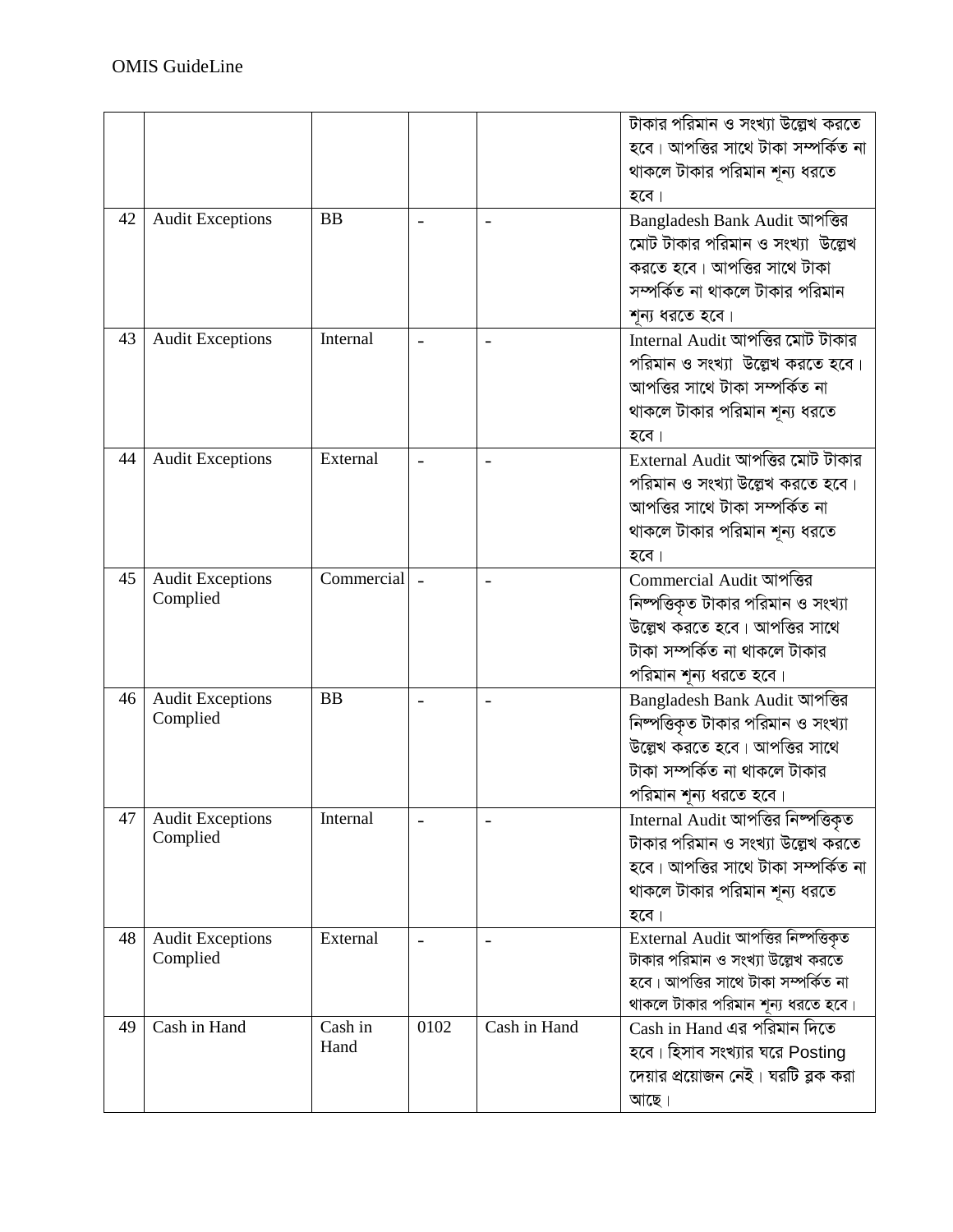| 50 | Sundry Assets A/C       | Protested<br><b>Bill</b> | 0181                     | <b>Sundry Assets</b><br>A/C (Protested<br>Bill)        | শাখার বিবিধ সম্পদ খাতে রক্ষিত<br>Protested Bill এর মোট টাকার<br>পরিমান দিতে হবে।                                                                                                                                                                                                        |
|----|-------------------------|--------------------------|--------------------------|--------------------------------------------------------|-----------------------------------------------------------------------------------------------------------------------------------------------------------------------------------------------------------------------------------------------------------------------------------------|
| 51 | Sundry Assets A/C       | Other                    | 0181                     | <b>Sundry Assets</b><br>A/C (Except<br>Protested Bill) | শাখার বিবিধ সম্পদ খাতে রক্ষিত<br>Protested Bill ব্যতীত অন্যান্য<br>খাতসমূহের মোট টাকার পরিমান দিতে<br>হবে। হিসাব সংখ্যার ঘরে Posting<br>দেয়ার প্রয়োজন নেই। ঘরটি ব্লক করা<br>আছে।                                                                                                      |
| 52 | Suspense A/C            | Suspense<br>A/C          | 0165                     | Suspense A/C                                           | নিলম্বন খাতে রক্ষিত মোট টাকার<br>পরিমান দিতে হবে। হিসাব সংখ্যার<br>ঘরে Posting দেয়ার প্রয়োজন নেই।<br>ঘরটি ব্লক করা আছে।                                                                                                                                                               |
| 53 | Profit/Loss             | PL                       |                          |                                                        | Profit/Loss এর তথ্য প্রদান করতে<br>হবে। ক্ষতি হলে ক্ষতির পরিমানের<br>আগে বিয়োগ চিহ্ন বসাতে হবে।<br>শুধুমাত্র মাসের শেষ কার্য দিবসে<br>Profit/Loss Change হবে। সপ্তাহান্দে<br>পূর্ব মাসের Profit/Loss দিতে হবে।<br>হিসাব সংখ্যার ঘরে Posting দেয়ার<br>প্রয়োজন নেই। ঘরটি ব্লক করা আছে। |
| 54 | SME Loan and<br>advance | Continuous               |                          |                                                        | Small and Medium Enterprise<br>Financing (SME) খাতে শাখার<br>$\rm~Continuous$ ঋণের মোট টাকার পরিমান<br>ও সংখ্যা উল্লেখ করতে হবে। প্রতি<br>ত্রৈমাসিকে CL-১ এর সংশ্লিষ্ট খাতের<br>সাথে মোট স্থিতি মিলবে। মাসান্দে বা<br>সপ্তাহান্দের অন্যান্য দিন একই<br>হিসাবগুলির স্থিতি বসাতে হবে।     |
| 55 | SME Loan and<br>advance | Demand                   | $\overline{\phantom{a}}$ |                                                        | <b>Small and Medium Enterprise</b><br>Financing (SME) খাতে শাখার<br>Demand ঋণের মোট টাকার পরিমান<br>ও সংখ্যা উল্লেখ করতে হবে। প্রতি<br>ত্রৈমাসিকে CL-১ এর সংশ্লিষ্ট খাতের<br>সাথে মোট স্থিতি মিলবে। মাসান্দে বা<br>সপ্তাহান্দের অন্যান্য দিন একই<br>হিসাবগুলির স্থিতি বসাতে হবে।        |
| 56 | SME Loan and<br>advance | Term                     | $\overline{\phantom{a}}$ | $\overline{\phantom{0}}$                               | Small and Medium Enterprise<br>Financing (SME) খাতে শাখার<br>Term ঋণের মোট টাকার পরিমান ও<br>সংখ্যা উল্লেখ করতে হবে। প্রতি<br>ত্রৈমাসিকে CL-১ এর সংশ্লিষ্ট খাতের                                                                                                                        |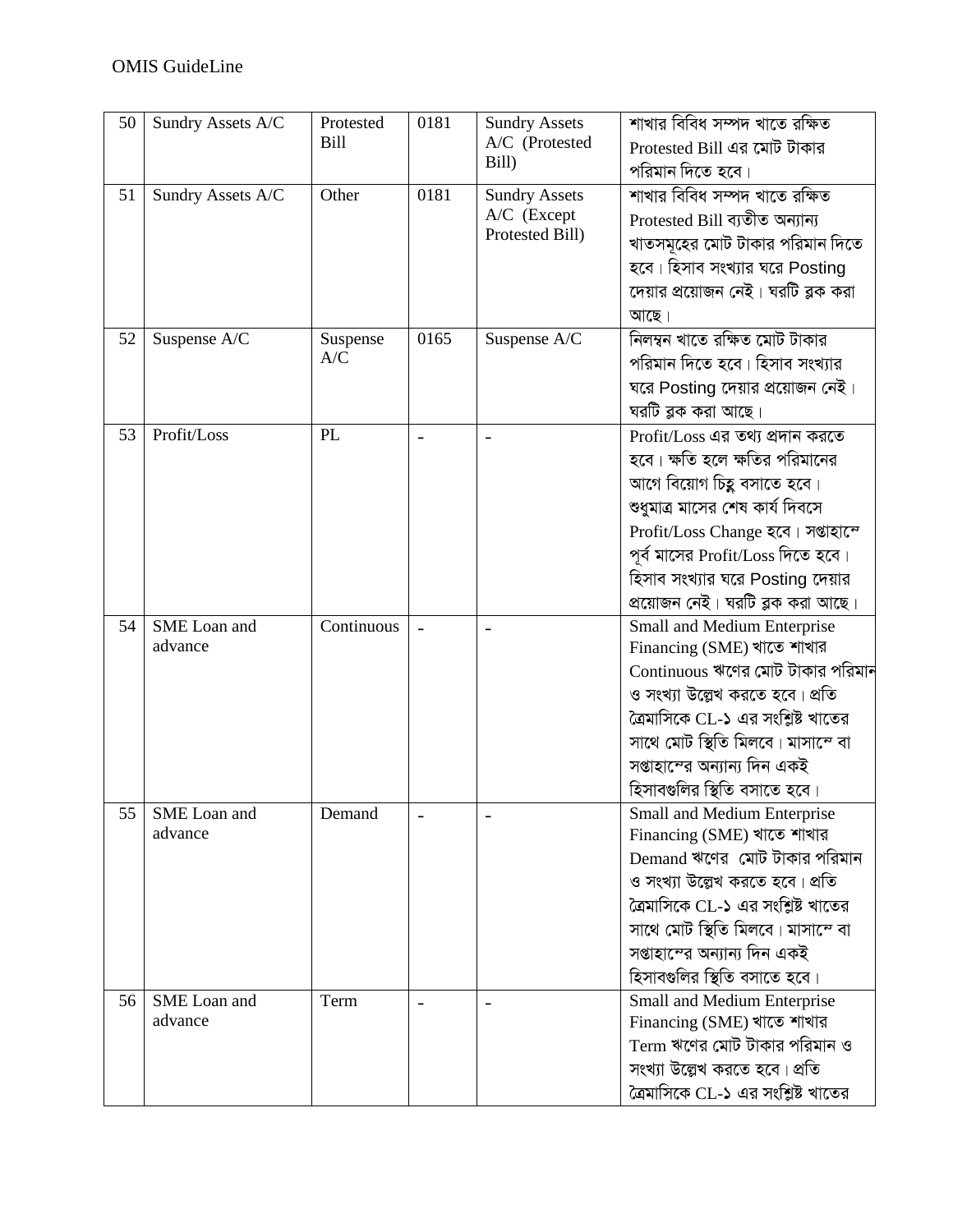| সপ্তাহান্দের অন্যান্য দিন একই<br>হিসাবগুলির স্থিতি বসাতে হবে।<br>শুধুমাত্র দায় সৃষ্টিকারী শাখা তথ্য প্রদান<br>57<br>Foreign Trade<br>Import<br>$\blacksquare$<br>$\blacksquare$<br>করবে। আমদানী ও রপ্তানীর মোট<br>58<br>Foreign Trade<br>Export<br>$\overline{a}$<br>$\overline{a}$<br>টাকার পরিমান ও এলসি সংখ্যা দিতে<br>হবে। উল্লেখ্য, প্রধান কার্যালয়ের ফরেন<br>ট্রেড ডিপার্টমেন্ট এ রিপোর্টকৃত<br>আমদানী ও রপ্তানীর তথ্যের অনুরূপ।<br>উল্লেখিত খাতসমূহের শাখার নিয়মিত<br><b>Local Bills</b><br><b>LDBP</b><br>Regular<br>0141<br>59<br>0142<br>Discount<br>ঋণের মোট বকেয়া স্থিতির পরিমান ও<br><b>Inland Bill</b><br>0148C<br>সংখ্যা উল্লেখ করতে হবে।<br>Purchased<br><b>Local Documentary</b><br><b>Bill Purchase</b><br>Overdue<br><b>Local Bills</b><br><b>LDBP</b><br>0141<br>উল্লেখিত খাতসমূহের শাখার Overdue<br>60<br>0142<br>Discount<br>ঋণের মোট বকেয়া স্থিতির পরিমান ও<br>0148C<br><b>Inland Bill</b><br>সংখ্যা উল্লেখ করতে হবে। |  |  |           | সাথে মোট স্থিতি মিলবে। মাসাম্দে বা |
|---------------------------------------------------------------------------------------------------------------------------------------------------------------------------------------------------------------------------------------------------------------------------------------------------------------------------------------------------------------------------------------------------------------------------------------------------------------------------------------------------------------------------------------------------------------------------------------------------------------------------------------------------------------------------------------------------------------------------------------------------------------------------------------------------------------------------------------------------------------------------------------------------------------------------------------------------|--|--|-----------|------------------------------------|
|                                                                                                                                                                                                                                                                                                                                                                                                                                                                                                                                                                                                                                                                                                                                                                                                                                                                                                                                                   |  |  |           |                                    |
|                                                                                                                                                                                                                                                                                                                                                                                                                                                                                                                                                                                                                                                                                                                                                                                                                                                                                                                                                   |  |  |           |                                    |
|                                                                                                                                                                                                                                                                                                                                                                                                                                                                                                                                                                                                                                                                                                                                                                                                                                                                                                                                                   |  |  |           |                                    |
|                                                                                                                                                                                                                                                                                                                                                                                                                                                                                                                                                                                                                                                                                                                                                                                                                                                                                                                                                   |  |  |           |                                    |
|                                                                                                                                                                                                                                                                                                                                                                                                                                                                                                                                                                                                                                                                                                                                                                                                                                                                                                                                                   |  |  |           |                                    |
|                                                                                                                                                                                                                                                                                                                                                                                                                                                                                                                                                                                                                                                                                                                                                                                                                                                                                                                                                   |  |  |           |                                    |
|                                                                                                                                                                                                                                                                                                                                                                                                                                                                                                                                                                                                                                                                                                                                                                                                                                                                                                                                                   |  |  |           |                                    |
|                                                                                                                                                                                                                                                                                                                                                                                                                                                                                                                                                                                                                                                                                                                                                                                                                                                                                                                                                   |  |  |           |                                    |
|                                                                                                                                                                                                                                                                                                                                                                                                                                                                                                                                                                                                                                                                                                                                                                                                                                                                                                                                                   |  |  |           |                                    |
|                                                                                                                                                                                                                                                                                                                                                                                                                                                                                                                                                                                                                                                                                                                                                                                                                                                                                                                                                   |  |  |           |                                    |
|                                                                                                                                                                                                                                                                                                                                                                                                                                                                                                                                                                                                                                                                                                                                                                                                                                                                                                                                                   |  |  |           |                                    |
|                                                                                                                                                                                                                                                                                                                                                                                                                                                                                                                                                                                                                                                                                                                                                                                                                                                                                                                                                   |  |  |           |                                    |
|                                                                                                                                                                                                                                                                                                                                                                                                                                                                                                                                                                                                                                                                                                                                                                                                                                                                                                                                                   |  |  |           |                                    |
|                                                                                                                                                                                                                                                                                                                                                                                                                                                                                                                                                                                                                                                                                                                                                                                                                                                                                                                                                   |  |  |           |                                    |
|                                                                                                                                                                                                                                                                                                                                                                                                                                                                                                                                                                                                                                                                                                                                                                                                                                                                                                                                                   |  |  |           |                                    |
|                                                                                                                                                                                                                                                                                                                                                                                                                                                                                                                                                                                                                                                                                                                                                                                                                                                                                                                                                   |  |  | Purchased |                                    |
| <b>Local Documentary</b><br><b>Bill Purchase</b>                                                                                                                                                                                                                                                                                                                                                                                                                                                                                                                                                                                                                                                                                                                                                                                                                                                                                                  |  |  |           |                                    |
| উল্লেখিত খাতসমূহের শাখার নিয়মিত<br>0146<br>Foreign Bills<br>61<br><b>FDBP</b><br>Regular                                                                                                                                                                                                                                                                                                                                                                                                                                                                                                                                                                                                                                                                                                                                                                                                                                                         |  |  |           |                                    |
| Purchase &<br>ঋণের মোট বকেয়া স্থিতির পরিমান ও                                                                                                                                                                                                                                                                                                                                                                                                                                                                                                                                                                                                                                                                                                                                                                                                                                                                                                    |  |  |           |                                    |
| 0148<br>Discount<br>সংখ্যা উল্লেখ করতে হবে।                                                                                                                                                                                                                                                                                                                                                                                                                                                                                                                                                                                                                                                                                                                                                                                                                                                                                                       |  |  |           |                                    |
| 0148A<br>F.D.B.P (Garments)<br>0148B<br>FDBP (GMT)                                                                                                                                                                                                                                                                                                                                                                                                                                                                                                                                                                                                                                                                                                                                                                                                                                                                                                |  |  |           |                                    |
| FDBP (Others)                                                                                                                                                                                                                                                                                                                                                                                                                                                                                                                                                                                                                                                                                                                                                                                                                                                                                                                                     |  |  |           |                                    |
| 0146<br>Foreign Bills<br><b>FDBP</b><br>Overdue<br>উল্লেখিত খাতসমূহের শাখার<br>62                                                                                                                                                                                                                                                                                                                                                                                                                                                                                                                                                                                                                                                                                                                                                                                                                                                                 |  |  |           |                                    |
| Purchase &<br>Overdue ঋণের মোট বকেয়া স্থিতির<br>0148<br>Discount                                                                                                                                                                                                                                                                                                                                                                                                                                                                                                                                                                                                                                                                                                                                                                                                                                                                                 |  |  |           |                                    |
| পরিমান ও সংখ্যা উল্লেখ করতে হবে।<br>0148A<br>F.D.B.P (Garments)                                                                                                                                                                                                                                                                                                                                                                                                                                                                                                                                                                                                                                                                                                                                                                                                                                                                                   |  |  |           |                                    |
| 0148B<br>FDBP (GMT)                                                                                                                                                                                                                                                                                                                                                                                                                                                                                                                                                                                                                                                                                                                                                                                                                                                                                                                               |  |  |           |                                    |
| FDBP (Others)<br>উল্লেখিত খাতের শাখার নিয়মিত ঋণের<br>Packing Credit<br>0125<br>63<br>Regular<br>Loans Ag.                                                                                                                                                                                                                                                                                                                                                                                                                                                                                                                                                                                                                                                                                                                                                                                                                                        |  |  |           |                                    |
| Packing Credits<br>মোট বকেয়া স্থিতির পরিমান ও সংখ্যা                                                                                                                                                                                                                                                                                                                                                                                                                                                                                                                                                                                                                                                                                                                                                                                                                                                                                             |  |  |           |                                    |
| উল্লেখ করতে হবে।                                                                                                                                                                                                                                                                                                                                                                                                                                                                                                                                                                                                                                                                                                                                                                                                                                                                                                                                  |  |  |           |                                    |
| উল্লেখিত খাতের শাখার $\rm{O}$ verdue<br>Packing Credit<br>Overdue<br>0125<br>64<br>Loans Ag.                                                                                                                                                                                                                                                                                                                                                                                                                                                                                                                                                                                                                                                                                                                                                                                                                                                      |  |  |           |                                    |
| Packing Credits<br>ঋণের মোট বকেয়া স্থিতির পরিমান ও                                                                                                                                                                                                                                                                                                                                                                                                                                                                                                                                                                                                                                                                                                                                                                                                                                                                                               |  |  |           |                                    |
| সংখ্যা উল্লেখ করতে হবে।                                                                                                                                                                                                                                                                                                                                                                                                                                                                                                                                                                                                                                                                                                                                                                                                                                                                                                                           |  |  |           |                                    |
| উল্লেখিত খাতের শাখার নিয়মিত ঋণের<br><b>LTR</b><br>0124<br>Regular<br>Loans Ag. Trust<br>65                                                                                                                                                                                                                                                                                                                                                                                                                                                                                                                                                                                                                                                                                                                                                                                                                                                       |  |  |           |                                    |
| Receipts<br>মোট বকেয়া স্থিতির পরিমান ও সংখ্যা                                                                                                                                                                                                                                                                                                                                                                                                                                                                                                                                                                                                                                                                                                                                                                                                                                                                                                    |  |  |           |                                    |
|                                                                                                                                                                                                                                                                                                                                                                                                                                                                                                                                                                                                                                                                                                                                                                                                                                                                                                                                                   |  |  |           |                                    |
| উল্লেখ করতে হবে।<br><b>LTR</b><br>Overdue<br>0124                                                                                                                                                                                                                                                                                                                                                                                                                                                                                                                                                                                                                                                                                                                                                                                                                                                                                                 |  |  |           |                                    |
| উল্লেখিত খাতের শাখার $O$ verdue<br>Loans Ag. Trust<br>66<br>Receipts                                                                                                                                                                                                                                                                                                                                                                                                                                                                                                                                                                                                                                                                                                                                                                                                                                                                              |  |  |           |                                    |
| ঋণের মোট বকেয়া স্থিতির পরিমান ও                                                                                                                                                                                                                                                                                                                                                                                                                                                                                                                                                                                                                                                                                                                                                                                                                                                                                                                  |  |  |           |                                    |
| সংখ্যা উল্লেখ করতে হবে।                                                                                                                                                                                                                                                                                                                                                                                                                                                                                                                                                                                                                                                                                                                                                                                                                                                                                                                           |  |  |           |                                    |
| উল্লেখিত খাতসমূহের শাখার নিয়মিত<br>PAD<br>Regular<br>0144<br>67<br>Payment Ag.<br>Docu (Cash)                                                                                                                                                                                                                                                                                                                                                                                                                                                                                                                                                                                                                                                                                                                                                                                                                                                    |  |  |           |                                    |
| ঋণের মোট বকেয়া স্থিতির পরিমান ও<br>0145<br>Payment Ag.                                                                                                                                                                                                                                                                                                                                                                                                                                                                                                                                                                                                                                                                                                                                                                                                                                                                                           |  |  |           |                                    |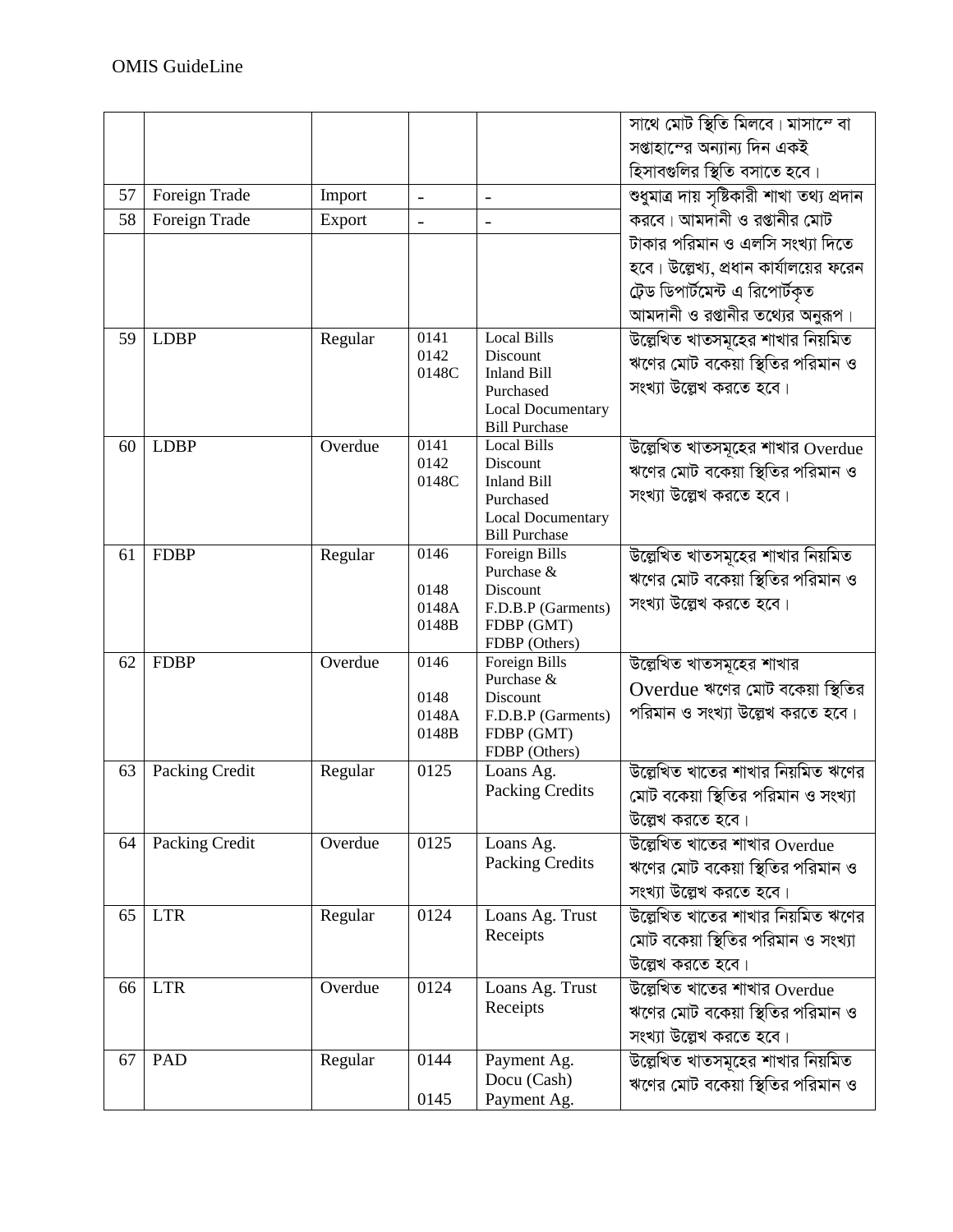|    |                       |              |                          | Docu                            | সংখ্যা উল্লেখ করতে হবে।                           |
|----|-----------------------|--------------|--------------------------|---------------------------------|---------------------------------------------------|
|    |                       |              | 0147                     | (Aid/Gr/Bart)                   |                                                   |
|    |                       |              | 0149                     | PAD (WES)                       |                                                   |
|    |                       |              |                          | Payment Ag.                     |                                                   |
|    |                       |              | 0150                     | Docu (Inland)                   |                                                   |
|    |                       |              |                          | Demand Loan                     |                                                   |
|    |                       |              | 0150A                    | (Back to Back)                  |                                                   |
|    |                       |              |                          | Payment Ag.                     |                                                   |
|    |                       |              | 0150B                    | Docu                            |                                                   |
|    |                       |              | 0150C                    | (Cash/Garments)                 |                                                   |
|    |                       |              | 0144A                    | PAD (F.C Cash)                  |                                                   |
|    |                       |              |                          | PAD (EDF)                       |                                                   |
|    |                       |              |                          | Demand Loan                     |                                                   |
|    |                       |              |                          | (Cash)                          |                                                   |
| 68 | <b>PAD</b>            | Overdue      | 0144                     | Payment Ag.                     | উল্লেখিত খাতসমূহের শাখার Overdue                  |
|    |                       |              |                          | Docu (Cash)                     | ঋণের মোট বকেয়া স্থিতির পরিমান ও                  |
|    |                       |              | 0145                     | Payment Ag.                     |                                                   |
|    |                       |              |                          | Docu                            | সংখ্যা উল্লেখ করতে হবে।                           |
|    |                       |              | 0147                     | (Aid/Gr/Bart)                   |                                                   |
|    |                       |              |                          | PAD (WES)                       |                                                   |
|    |                       |              | 0149                     | Payment Ag.                     |                                                   |
|    |                       |              |                          | Docu (Inland)                   |                                                   |
|    |                       |              | 0150                     | Demand Loan                     |                                                   |
|    |                       |              |                          | (Back to Back)                  |                                                   |
|    |                       |              | 0150A                    | Payment Ag.                     |                                                   |
|    |                       |              |                          | Docu                            |                                                   |
|    |                       |              | 0150B                    | (Cash/Garments)                 |                                                   |
|    |                       |              | 0150C                    | PAD (F.C Cash)                  |                                                   |
|    |                       |              | 0144A                    | PAD (EDF)                       |                                                   |
|    |                       |              |                          | Demand Loan                     |                                                   |
|    |                       |              |                          | (Cash)                          |                                                   |
| 69 | <b>LIM</b>            | Regular      | 0122                     | Loans Ag. Import                | উল্লেখিত খাতের শাখার নিয়মিত ঋণের                 |
|    |                       |              |                          | Merchandise                     | মোট বকেয়া স্থিতির পরিমান ও সংখ্যা                |
|    |                       |              |                          |                                 | উল্লেখ করতে হবে।                                  |
|    |                       | Overdue      | 0122                     |                                 |                                                   |
|    | 70 LIM                |              |                          | Loans Ag. Import<br>Merchandise | উল্লেখিত খাতের শাখার $\overline{\text{O}}$ verdue |
|    |                       |              |                          |                                 | ঋণের মোট বকেয়া স্থিতির পরিমান ও                  |
|    |                       |              |                          |                                 | সংখ্যা উল্লেখ করতে হবে।                           |
| 71 | Time Barred Loan      | <b>TBL</b>   | $\overline{\phantom{a}}$ | $\overline{\phantom{a}}$        | শাখার তামাদি ঋণসমূহের মোট বকেয়া                  |
|    |                       |              |                          |                                 | স্থিতির পরিমান এবং সংখ্যা উল্লেখ                  |
|    |                       |              |                          |                                 | করতে হবে।                                         |
|    |                       |              |                          |                                 |                                                   |
| 72 | Suits/Cases filed     | <b>SCFC</b>  | $\overline{\phantom{a}}$ |                                 | গত বছর পর্য <sup>ন</sup> শাখার দায়েরকৃত          |
|    | cumulative up to last |              |                          |                                 | মামলাসমূহের পুঞ্জীভূত মোট স্থিতির                 |
|    | year                  |              |                          |                                 | পরিমান এবং সংখ্যা উল্লেখ করতে                     |
|    |                       |              |                          |                                 | হবে।                                              |
|    |                       |              |                          |                                 | নোটঃ ইতোমধ্যে নিষ্পত্তিকৃত মামলার                 |
|    |                       |              |                          |                                 |                                                   |
|    |                       |              |                          |                                 | অংক ও সংখ্যা বাদ যাবে না।                         |
| 73 | Suits/Cases filed     | <b>SCFCY</b> | $\bar{\phantom{a}}$      | $\overline{a}$                  | শাখার চলতি বছরে দায়েরকৃত                         |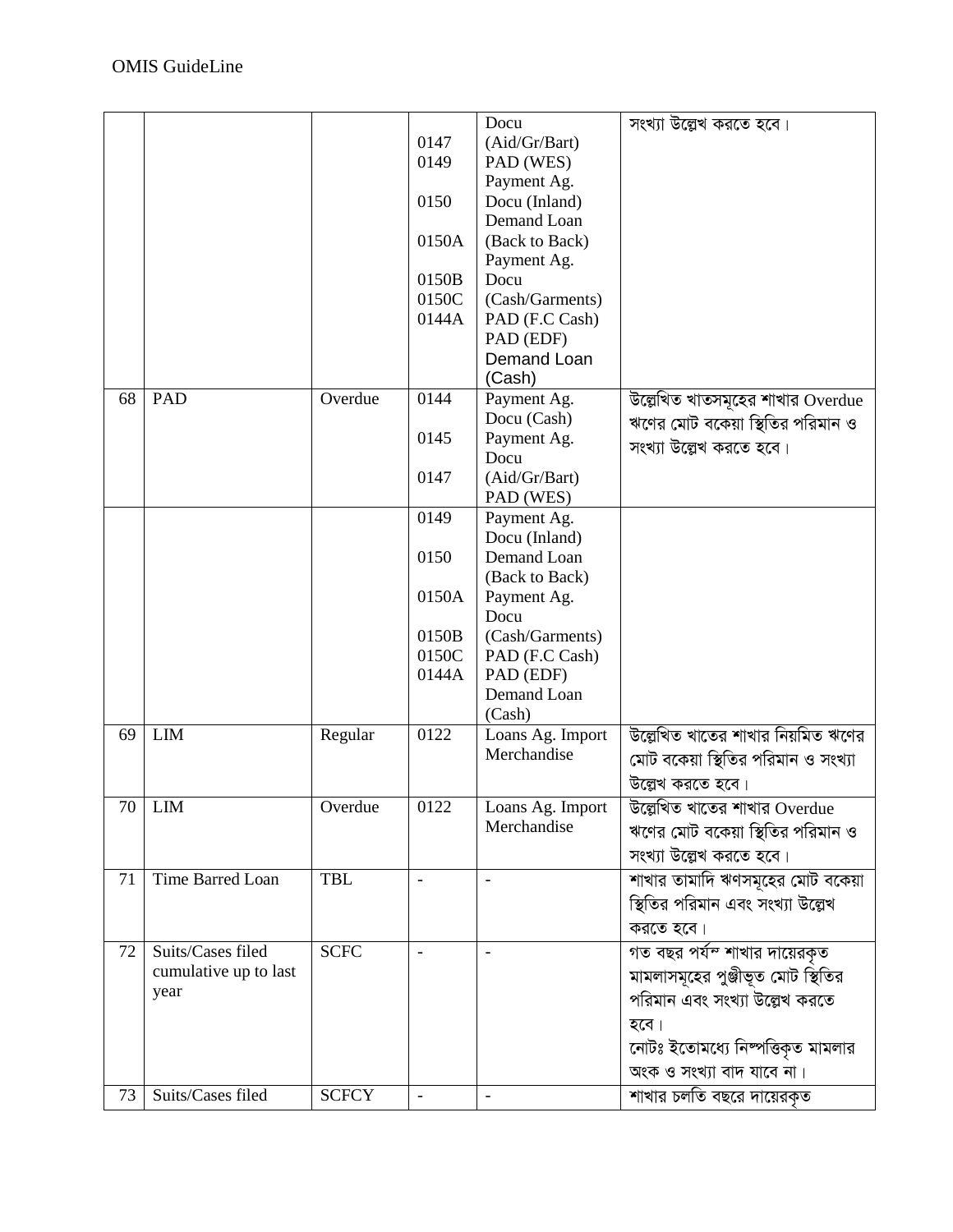## OMIS GuideLine

|    | from January of      |              |  | মামলাসমূহের মোট স্থিতির পরিমান    |
|----|----------------------|--------------|--|-----------------------------------|
|    | current year         |              |  | এবং সংখ্যা উল্লেখ করতে হবে।       |
| 74 | Suits/Cases disposed | <b>SCDC</b>  |  | শাখার গত বছর পর্যন নিম্পত্তিকৃত   |
|    | off cumulative up to |              |  | মামলাসমূহের পুঞ্জীভূত মোট স্থিতির |
|    | last year            |              |  | পরিমান এবং সংখ্যা উল্লেখ করতে     |
|    |                      |              |  | হবে                               |
| 75 | Suits/Cases disposed | <b>SCDCY</b> |  | শাখার চলতি বছরের নিম্পত্তিকৃত     |
|    | off from January of  |              |  | মামলাসমূহের মোট স্থিতির পরিমান    |
|    | current year         |              |  | এবং সংখ্যা উল্লেখ করতে হবে।       |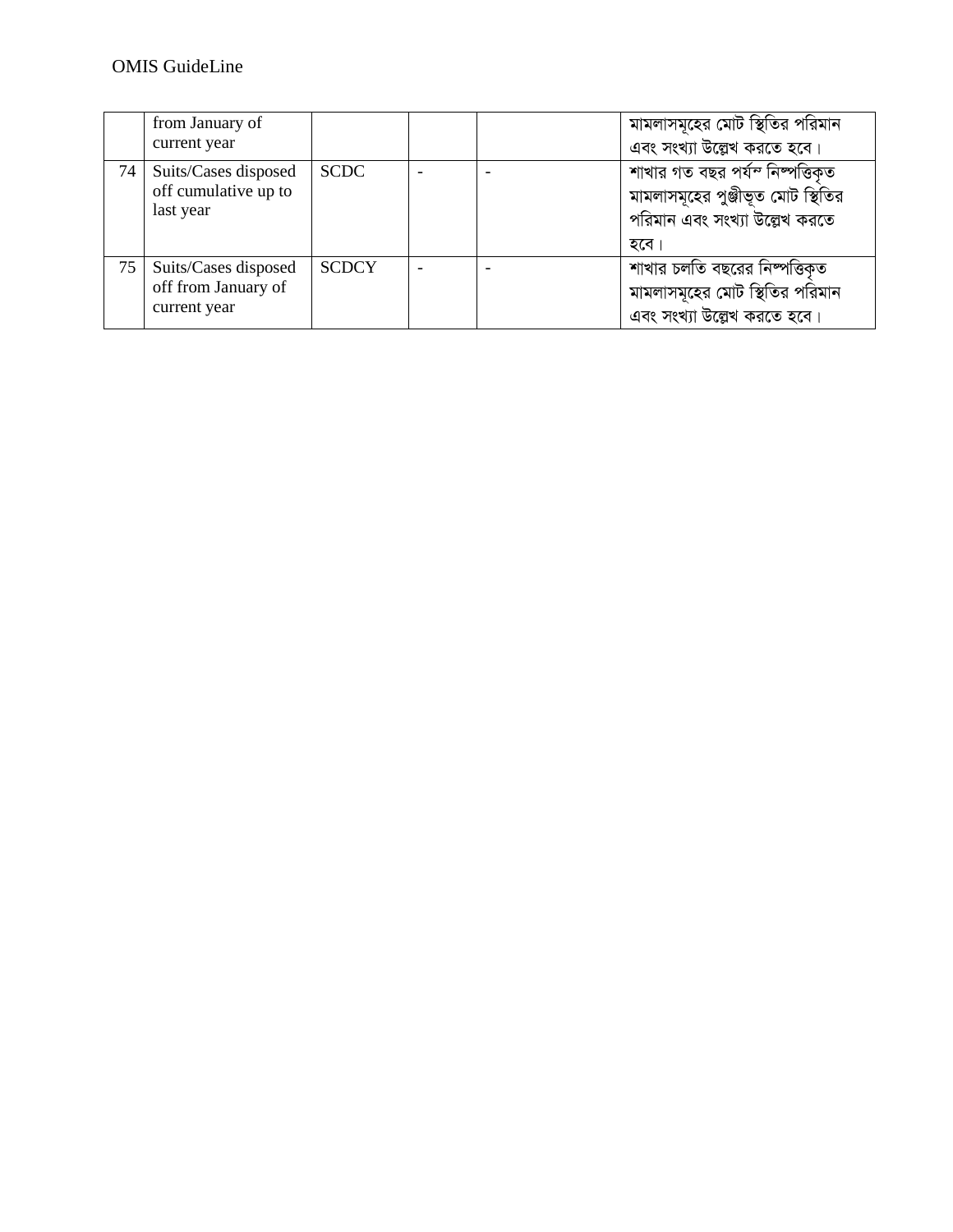| <b>SLNo</b>     | <b>Product Category</b>           | Product               | Amount in Taka | No.of A/C |
|-----------------|-----------------------------------|-----------------------|----------------|-----------|
| 1               | Deposit                           | CD                    |                |           |
| $\mathfrak{2}$  | Deposit                           | <b>SND</b>            |                |           |
| 3               | Deposit                           | SB                    |                |           |
| $\overline{4}$  | Deposit                           | <b>FDR</b>            |                |           |
| 5               | Deposit                           | Scheme                |                |           |
| 6               | Deposit                           | <b>Sundry Deposit</b> |                |           |
| $\tau$          | Deposit                           | Other                 |                |           |
|                 |                                   | Total                 |                |           |
| 8               | <b>Bills Payable</b>              | <b>Bills Payable</b>  |                |           |
|                 |                                   | Total                 |                |           |
| 9               | Loan and Advance Outstanding      | Continuous            |                |           |
| 10              | Loan and Advance Outstanding      | Demand                |                |           |
| 11              | Loan and Advance Outstanding      | Term                  |                |           |
| 12              | Loan and Advance Outstanding      | ST Ag. & Micro Cr     |                |           |
| 13              | Loan and Advance Outstanding      | Other                 |                |           |
| $\overline{14}$ | Loan and Advance Outstanding      | <b>Staff Loan</b>     |                |           |
|                 |                                   | Total                 |                |           |
| 15              | Interest Suspense A/C             | Intt. Suspense A/C    |                |           |
|                 |                                   | Total                 |                |           |
| 16              | <b>Total Limit Sanctioned</b>     | Continuous            |                |           |
| 17              | <b>Total Limit Sanctioned</b>     | Demand                |                |           |
|                 |                                   | Total                 |                |           |
| 18              | Sanctioned but not Disbursed      | Term                  |                |           |
| 19              | Sanctioned but not Disbursed      | ST Ag. & Micro Cr     |                |           |
| 20              | Sanctioned but not Disbursed      | Other                 |                |           |
| 21              | Sanctioned but not Disbursed      | <b>Staff Loan</b>     |                |           |
|                 |                                   | Total                 |                |           |
| 22              | Loan Classification               | Standard(UC)          |                |           |
| 23              | Loan Classification               | SMA(UC)               |                |           |
| 24              | Loan Classification               | SS                    |                |           |
| 25              | Loan Classification               | $\overline{DF}$       |                |           |
| 26              | Loan Classification               | $\rm BL$              |                |           |
|                 |                                   | Total                 |                |           |
| 27              | Cash Recovery from January        | DP for Resch $(P)$    |                |           |
| 28              | <b>Cash Recovery from January</b> | DP for Resch (I)      |                |           |
| 29              | Cash Recovery from January        | DP for IW $(P)$       |                |           |
| 30              | Cash Recovery from January        | $DP$ for IW(I)        |                |           |
| 31              | <b>Cash Recovery from January</b> | Other $(P)$           |                |           |
| 32              | Cash Recovery from January        | Other $(I)$           |                |           |
| 33              | Cash Recovery from January        | Write Off Loan(P)     |                |           |
| 34              | Cash Recovery from January        | Write Off Loan(I)     |                |           |
|                 |                                   | Total                 |                |           |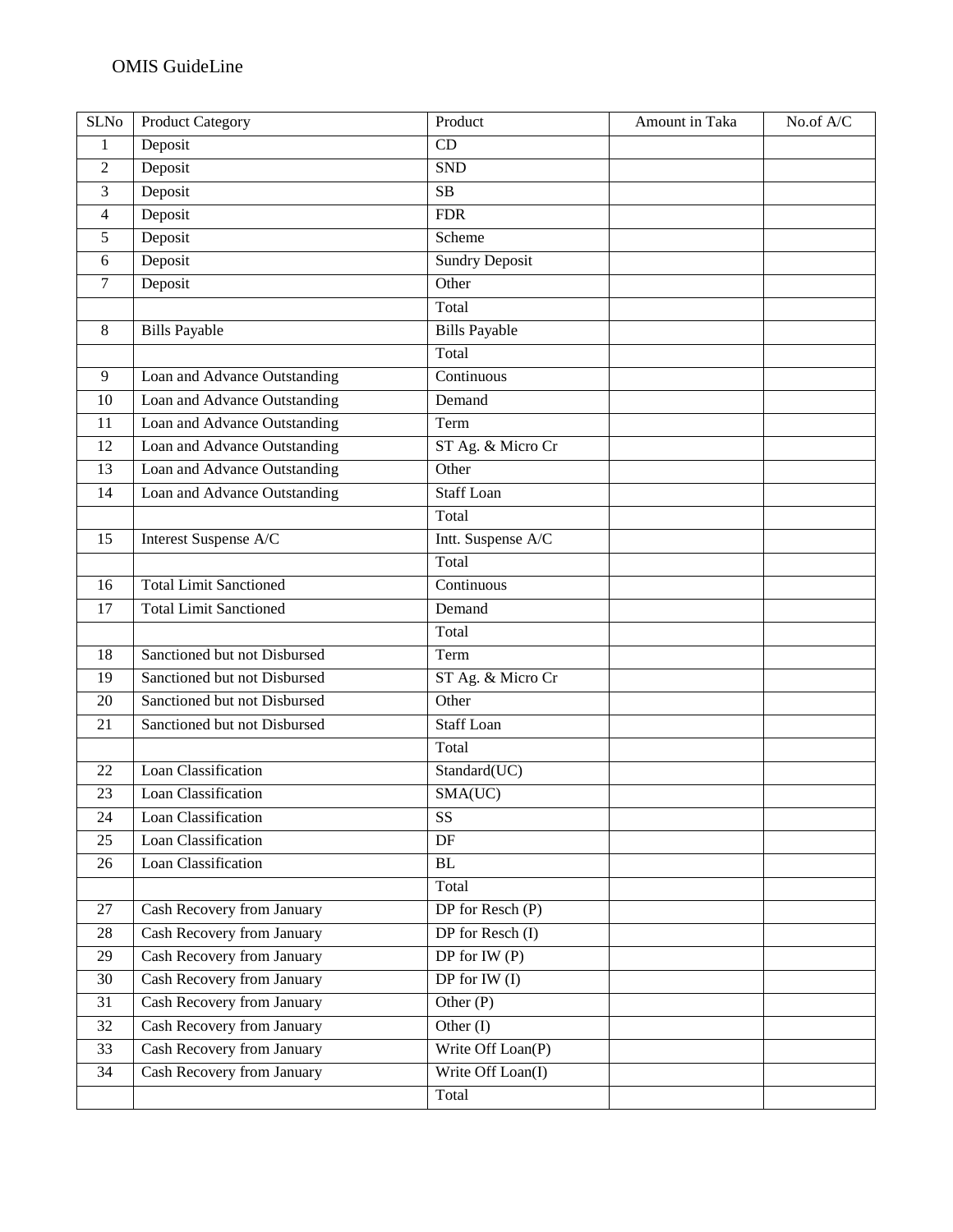| 35 | CL Reduction from January        | Re-schedule            |  |
|----|----------------------------------|------------------------|--|
| 36 | CL Reduction from January        | <b>Interest Waiver</b> |  |
| 37 | CL Reduction from January        | Write Off              |  |
|    |                                  | Total                  |  |
| 38 | Write off Position(Cumulative)   | Up to Last Year        |  |
|    |                                  | Total                  |  |
| 39 | Foreign Remittance               | F. Remittance          |  |
|    |                                  | Total                  |  |
| 40 | Non-Interest Income              | Non. Intt.             |  |
|    |                                  | Total                  |  |
| 41 | <b>Audit Exceptions</b>          | Commercial             |  |
| 42 | <b>Audit Exceptions</b>          | <b>Bangladesh Bank</b> |  |
| 43 | <b>Audit Exceptions</b>          | Internal               |  |
| 44 | <b>Audit Exceptions</b>          | External               |  |
|    |                                  | Total                  |  |
| 45 | <b>Audit Exceptions Complied</b> | Commercial             |  |
| 46 | <b>Audit Exceptions Complied</b> | <b>Bangladesh Bank</b> |  |
| 47 | <b>Audit Exceptions Complied</b> | Internal               |  |
| 48 | <b>Audit Exceptions Complied</b> | External               |  |
|    |                                  | Total                  |  |
| 49 | Cash in Hand                     | Cash in Hand           |  |
|    |                                  | Total                  |  |
| 50 | Sundry Assets A/C(0181)          | Protested Bill         |  |
| 51 | Sundry Assets A/C(0181)          | Other                  |  |
|    |                                  | Total                  |  |
| 52 | Suspense $A/C(0165)$             |                        |  |
|    |                                  | Total                  |  |
| 53 | Profit/Loss                      | P/L                    |  |
|    |                                  | Total                  |  |
| 54 | SME Loan and advance             | Continuous             |  |
| 55 | SME Loan and advance             | Demand                 |  |
| 56 | SME Loan and advance             | Term                   |  |
|    |                                  | Total                  |  |
| 57 | Foreign Trade(Import)            | Import                 |  |
|    |                                  | Total                  |  |
| 58 | Foreign Trade(Export)            | Export                 |  |
|    |                                  | Total                  |  |
| 59 | <b>LDBP</b>                      | Regular                |  |
| 60 | <b>LDBP</b>                      | Overdue                |  |
|    |                                  | Total                  |  |
| 61 | <b>FDBP</b>                      | Regular                |  |
| 62 | <b>FDBP</b>                      | Overdue                |  |
|    |                                  | Total                  |  |